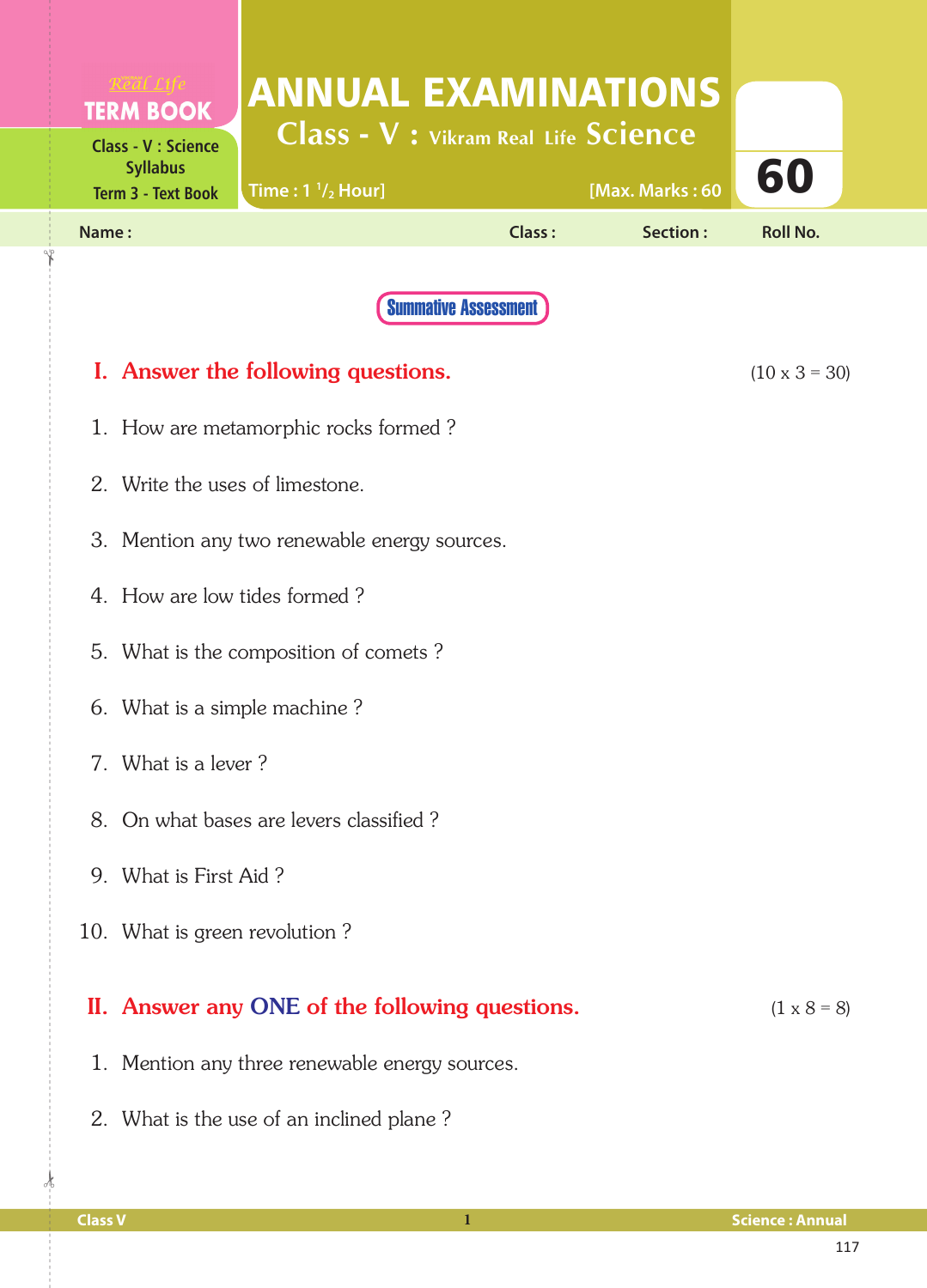| III. Answer any ONE of the following questions.                          | $(1 \times 8 = 8)$ |
|--------------------------------------------------------------------------|--------------------|
| 1. What immediate treatment should be given to a person bitten by snake? |                    |
| 2. What are the problems created by the Green Revolution?                |                    |
|                                                                          |                    |
| IV. Answer any ONE of the following questions.                           | $(1 \times 8 = 8)$ |
| 1. Write a few lines about the surface of the moon.                      |                    |
| 2. How did the modern man influence the nature?                          |                    |
|                                                                          |                    |
| V. Answer any ONE of the following questions.                            | $(1 \times 6 = 6)$ |
| 1. Draw the diagram of Lunar eclipse.                                    |                    |

2. Draw the diagram of Solar eclipse.

✫ ✫ ✫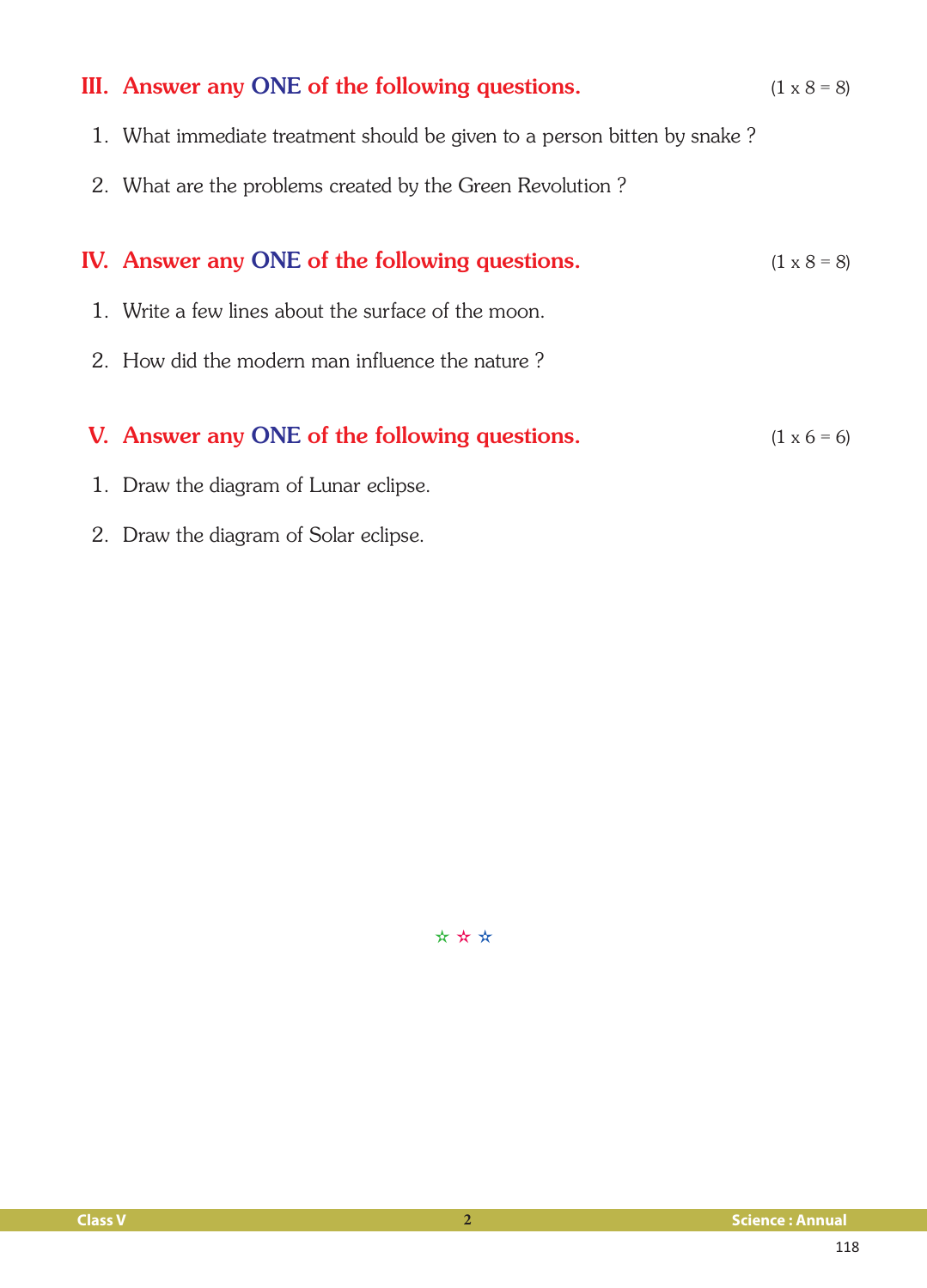|                | <b>TERM BOOK</b>                                                           |               |                                   |                                                             | <b>ANNUAL EXAMINATIONS</b>                                     |                          |  |
|----------------|----------------------------------------------------------------------------|---------------|-----------------------------------|-------------------------------------------------------------|----------------------------------------------------------------|--------------------------|--|
|                | <b>Class - V : Science</b><br><b>Syllabus</b><br><b>Term 3 - Text Book</b> | Time: 1 Hour] |                                   |                                                             | <b>Class - V : Vikram Real Life Science</b><br>[Max. Marks: 40 | 40                       |  |
| Name:          |                                                                            |               |                                   | Class:                                                      | Section:                                                       | <b>Roll No.</b>          |  |
|                |                                                                            |               |                                   | <b>Formative Assessment</b>                                 |                                                                |                          |  |
|                | I. Choose the correct answer.                                              |               |                                   |                                                             |                                                                | $(10 \times 1 = 10)$     |  |
|                | 1. This floats on water.                                                   |               |                                   |                                                             |                                                                |                          |  |
|                | a) granite                                                                 |               | b) limestone                      |                                                             | c) pumice                                                      |                          |  |
|                | 2. This mineral is used in making pencils                                  |               |                                   |                                                             |                                                                |                          |  |
|                | a) graphite b) granite                                                     |               |                                   |                                                             | c) genesis                                                     |                          |  |
|                | 3. A solar eclipse occurs only on                                          |               |                                   |                                                             |                                                                |                          |  |
|                | a) a new moon day b) midday                                                |               |                                   |                                                             | c) a full moon day                                             |                          |  |
|                | 4. Asteroids are known as                                                  |               |                                   |                                                             |                                                                |                          |  |
|                |                                                                            |               | a) major planets b) minor planets |                                                             | c) constellations                                              |                          |  |
|                | 5. The first Indian astronaut                                              |               |                                   |                                                             |                                                                |                          |  |
|                |                                                                            |               | a) Aryabhatta b) Rakesh Sharma    |                                                             | c) Bhaskara                                                    |                          |  |
|                | 6. The simple machine used to lift cars                                    |               |                                   |                                                             |                                                                |                          |  |
|                |                                                                            |               | a) Screw b) Lever                 |                                                             | c) Screw - Jack                                                |                          |  |
|                |                                                                            |               |                                   | 7. The load is in between the fulcrum and the effort in a   |                                                                |                          |  |
|                | a) First class lever                                                       |               |                                   |                                                             | b) Second class lever c) Third class lever                     |                          |  |
|                | 8. Car steering is an example of                                           |               |                                   |                                                             |                                                                | $\overline{(}$           |  |
|                | a) wedge                                                                   |               | b) screw                          |                                                             | c) wheel and axle                                              |                          |  |
|                | 9. A watery swelling on the skin is called                                 |               |                                   |                                                             |                                                                | $\overline{\phantom{a}}$ |  |
|                | a) splint                                                                  |               | b) blister                        |                                                             | c) bubble                                                      |                          |  |
|                |                                                                            |               |                                   | 10. A paste of baking soda is used to give some relief from |                                                                |                          |  |
|                | a) burns                                                                   |               | b) fractures                      |                                                             | c) food poisoning                                              |                          |  |
| П.             | Fill in the blanks.                                                        |               |                                   |                                                             |                                                                | $(10 \times 1 = 10)$     |  |
|                |                                                                            |               |                                   |                                                             |                                                                |                          |  |
| 2.             |                                                                            |               |                                   |                                                             |                                                                |                          |  |
|                |                                                                            |               |                                   |                                                             |                                                                |                          |  |
| <b>Class V</b> |                                                                            |               |                                   | $\mathbf{1}$                                                |                                                                | <b>Science: Annual</b>   |  |

 $\frac{1}{2}$ 

✁